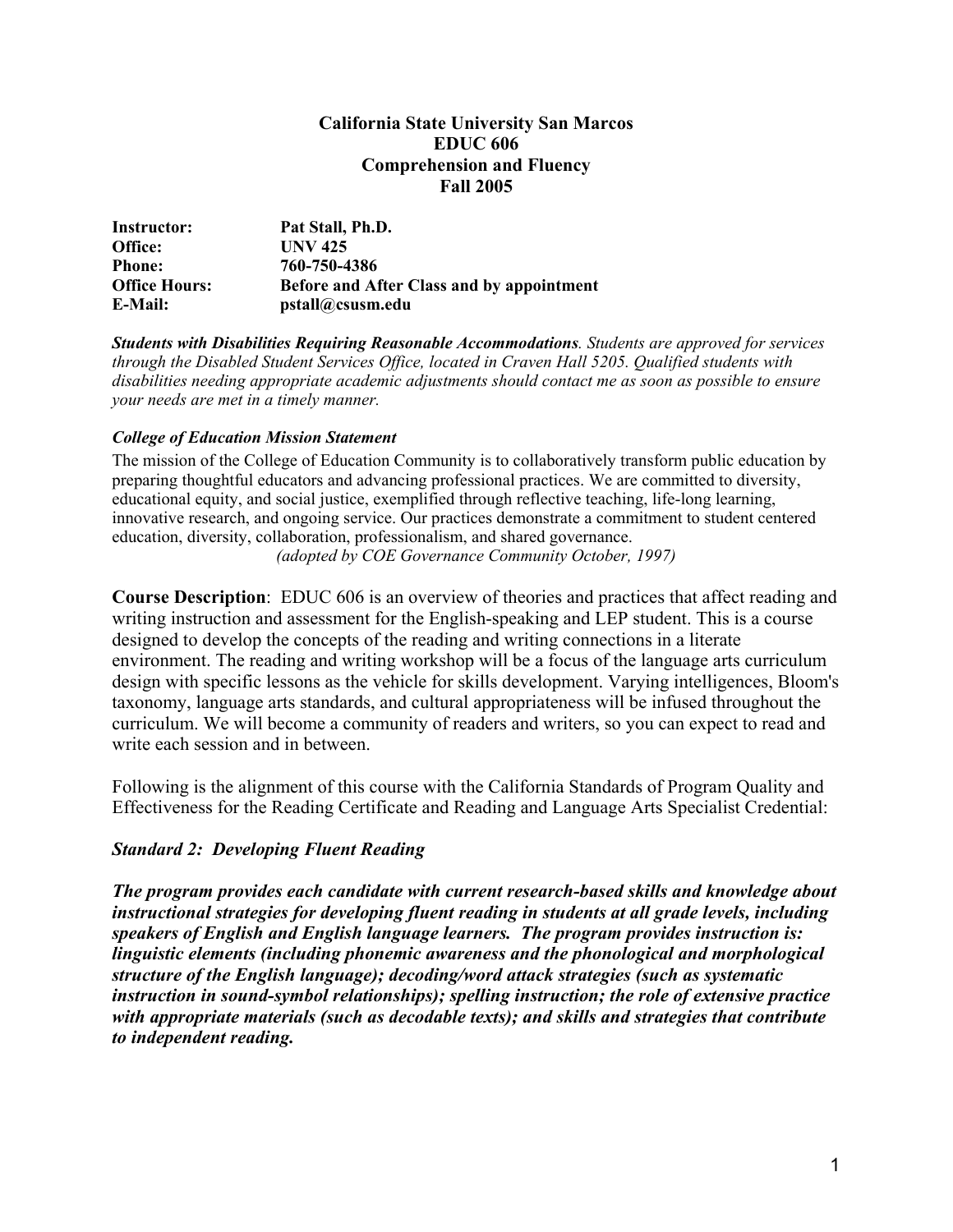*Standard 6: Areas of Study Related to Reading and Language Arts: Certificate Level* 

*In the program, each candidate acquires a professional perspective through examination of research and research-based practice pertaining to how students learn how to read; the structure of the English language, including phonology, morphology, and orthography; second language acquisition; relationships among language, spelling, reading and writing; and psychological and sociolinguistic aspects of reading and writing.*

*Standard 8: Application of Research-Based and Theoretical Foundations* 

*Each candidate articulates and applies an understanding of the research basis and theoretical foundations for instruction in reading and language arts, and of relevant research and theories pertaining to language, assessment and evaluation.* 

#### **Required Textbook:**

Routman, (2000). *Conversations. Strategies for Teaching Learning and Evaluating.* Heineman: Portsmouth, NH.

You will choose **ONE** of the following books to read with your literature circle. During the first class session, I will introduce these books and we will form groups. Then, you will have time to purchase the book on-line or from the publisher before we actually begin the literature circles.

Anderson, C. (2002). *How's it going? A practical guide to conferring with student writers.* Portsmouth, NH: Heinemann.

Beers, K. (2003). When kids can't read: what teachers can do: A guide for teacher 6-12. Portsmouth, NH Heinemann.

Cunningham, P. (2000). *Phonics they use: Words for reading and writing*. New York: Longman.

Fletcher, R. and Portalupi, J., (1998). *Craft Lessons: Teaching Writing K-8.* York, Maine: Stenhouse.

Gallagher, K. (2004). Deeper reading: comprehending challenging texts, 4-12. Portland, Maine: Stenhouse.

Lesesne, T. (2003). Making the match. The right book for the right reader at the right time, grades 4-12. Portland, Maine: Stenhouse.

Walter, T. (2004). Teaching English language learners: The how-to handbook. Longman.

## **Essential Questions:**

- 1. How do you create and maintain a literate environment for yourself?
- 2. How do you create and maintain a literate environment for your classroom?
- 3. What are the essential elements of balanced reading and writing programs?
- 4. What are the strategies that good readers and writers use?
- 5. How do you teach those strategies and support children to become independent readers?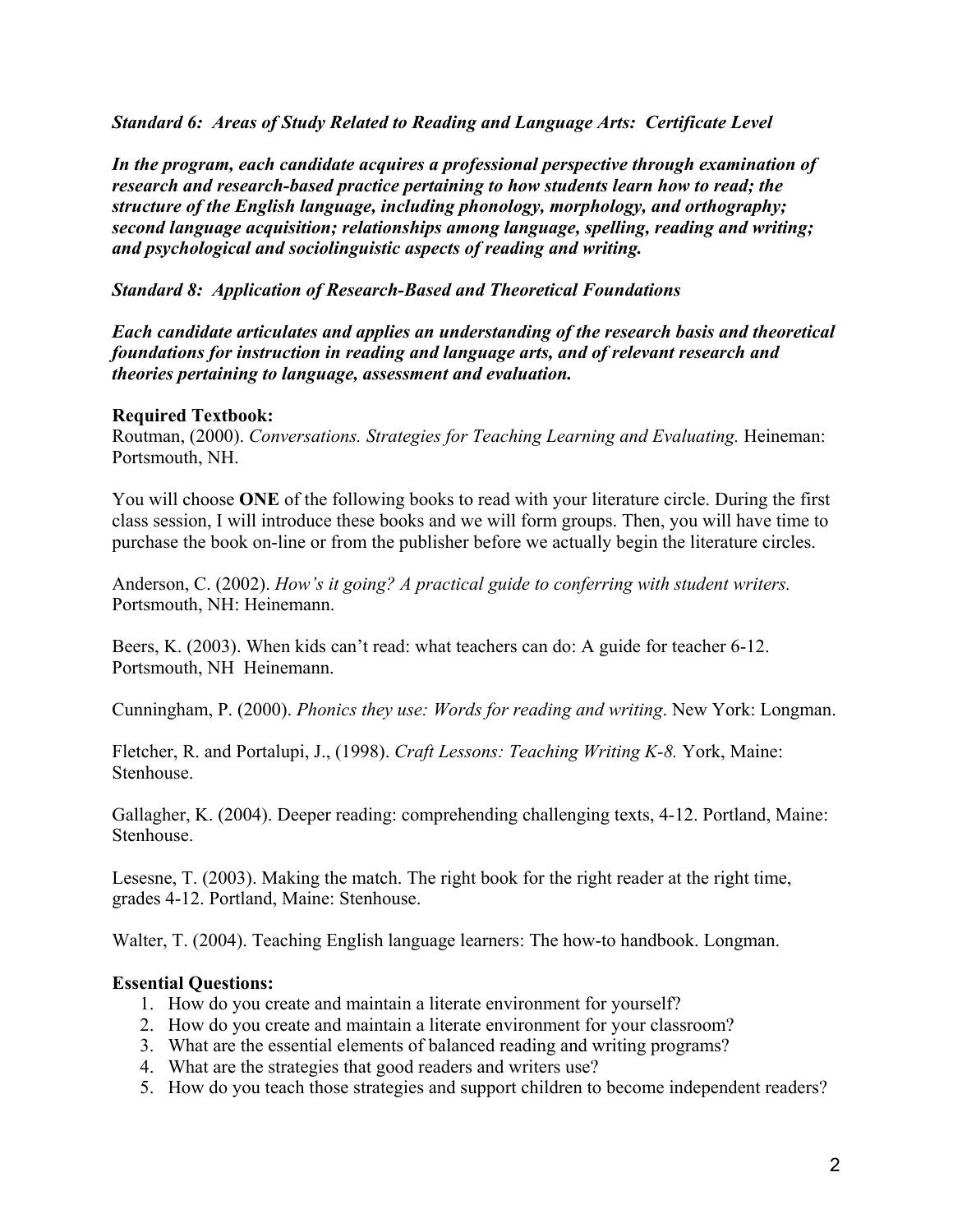### **Overall Evaluation/Assessment Scoring Rubric:**

**A=Exceeds Expectations:** The graduate student consistently performs and participates in an exemplary manner. Each assignment receives in-depth exploration and reflection based upon research, observations and classroom implementation. All work is submitted in a professional manner using APA style when appropriate. Presentations are consistent with professional expectations, providing appropriate visual aids, appropriate handouts, and are well prepared. Professional and responsible behavior, including timely attendance and submission of assignments, are practiced in a consistent manner.

**B=Adequately Meets Expectations**: The graduate student meets outcomes expectations in a satisfactory manner. Each assignment is based upon research, observations and classroom implementation. Generally, work is submitted in a professional manner using APA style when appropriate. Generally, presentations are consistent with professional expectations, providing appropriate visual aids, appropriate handouts, and are well prepared. Most of the time, professional and responsible behavior, including timely attendance and submission of assignments, are practiced in a consistent manner.

**C=Minimal Performance:** The graduate student's skills are weak and do not meet expectations. Each assignment is based upon opinion rather than research, theory, and best practices. Reflection is shallow. Assignments are submitted without APA style, thorough proofreading and organization. The student needs a great deal of guidance. The student is consistently late with work and has classroom attendance problems.

## **Requirements:**

#### **Attendance and Participation**

You will be asked to participate in a variety of group activities, many of which will have direct applicability to your teaching in the classroom. That means that you must be present to benefit. Class activities cannot be replicated or made up. Two absences will result in a grade letter reduction. Three absences will comprise over 20% of the class and would result in two grade letter reductions.

#### **College of Education Attendance Policy**

Due to the dynamic and interactive nature of courses in the College of Education, all students are expected to attend all classes and participate actively. At a minimum, students must attend more than 80% of class time, or s/he **may not receive a passing grade** for the course at the discretion of the instructor. Individual instructors may adopt more stringent attendance requirements. Should the student have extenuating circumstances, s/he should contact the instructor as soon as possible.

- 1. Successful completion of all reading and writing assignments, written lessons, and presentations on time. All written work should be word-processed. You will not receive full credit for late work. (You may resubmit work with improvements when warranted and negotiated with the instructor, and still receive full credit when the original was submitted on time.)
- 2. **Personal Narrative**: The purpose of this assignment is to give you experience as a writer. Teachers of reading and writing should be readers and writers themselves. Writing personal stories is the best way to start your own students' writing, so that they are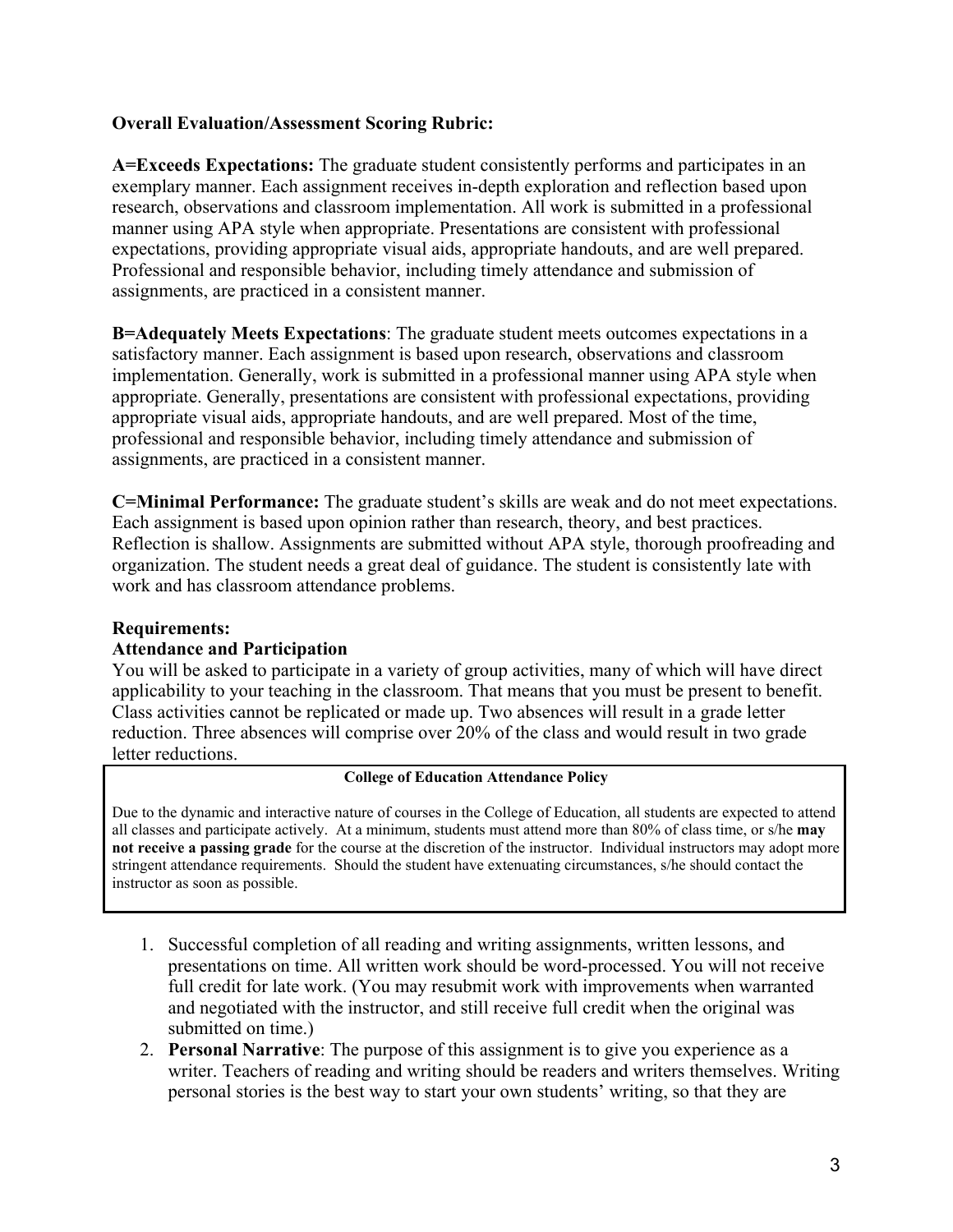writing about something they know. You will go through the writing process, confer with a writing group as you revise, assess yourself on the rubric, and eventually publish your piece. You may choose to write a literacy autobiography or focus on some other event that you will be able to share with your students as an example of your own writing and writing process.

- *3.* **Option A: Writing as a Way of Knowing or Option B: Examining Children's Literacy Development** (see detailed assignment at the end of the syllabus) *You will choose only one of these options.*
- **4. Video-taped Guided Reading Strategies Analysis** (see detailed assignment at the end of the syllabus)
- 5. **"Choice Book" Literature Circles and Book Presentation:** While reading this book, you should keep a series of notes (margin notes/annotations, post-it notes in the book, separate paper notes, etc.) that you can use for later discussion, both on-line and face-toface, with your colleagues who have read the same book. When meeting face-to-face, you will complete one specified literature circle "role" for each assigned section of reading (ex: summarizer, connector, etc.). You will write a one-page reflection about the literature circle process, e.g. what worked, what didn't work, how this would work with high school students, and how this "fits" or "doesn't fit" with your own preferred learning style. Finally, your group will do a 15 minute presentation that includes a "skit" either directly from the book or created by your group to illustrate one of the main ideas and a poster, PowerPoint, overhead, or other brief visual to "teach" the important concepts from the book.
- 6. **Chapter assessments**. At each class session, we will engage in a variety of assessments with regards to the text readings. We will use these assessments as a way to talk about the readings as well as to model and discuss strengths and weaknesses in different assessment strategies. It is important to keep up with your reading so that you are prepared for the class discussions and the assessments. You will hand in the assessment at the end of the class.
- 7. **The Reading Minute**. As a part of our literate environment, you will sign up for a date to share, through reading a personal choice selection to the class. You can bring a brief news article, a favorite poem, and excerpt from the novel you are currently reading, etc. The idea is to present a variety of genres and to model the habits of good readers.
- 8. **Lesson Demonstrations and Active Engagement**. One of the most positive benefits of spending time with other teachers is the opportunity to share good ideas. As an expert in your field, you will share a successful lesson, or try out a new one, with a small group in a 10 minute "mini lesson" demonstration. You will not present the "full blown" lesson that you might do with your class. Rather, introduce the lesson, engage your colleagues in a brief activity, and then just talk through how this has worked in your class, or how you want to use it if it is a new idea.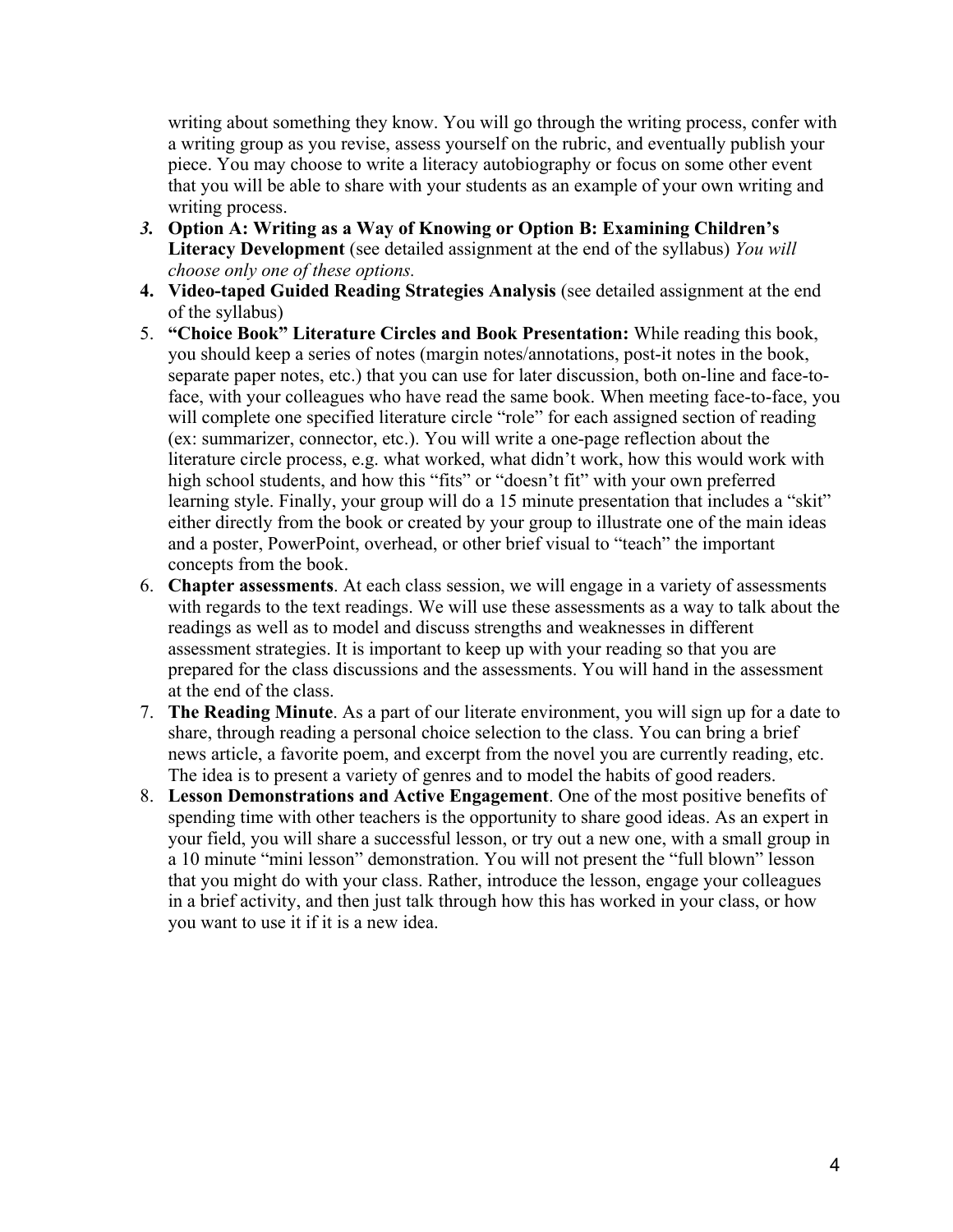| Calendar:   |                              |                                             |                              |  |
|-------------|------------------------------|---------------------------------------------|------------------------------|--|
| <b>Date</b> | <b>Topic</b>                 | <b>Learning for the Week</b>                | <b>Assignment Due</b>        |  |
| #1          | Creating and                 | Form Literature Circle Book                 |                              |  |
| 8/31        | Maintaining Your             | Groups. Be sure to order your book.         |                              |  |
|             | Own Literate                 |                                             |                              |  |
|             | Environment                  |                                             |                              |  |
| #2          | Journal Writing and          | Ch. 7                                       |                              |  |
| 9/7         | the Writing Process          | Bring draft of personal narrative to        |                              |  |
|             |                              | share with writing group.                   |                              |  |
| # $3$       | Components of the            | Ch.8                                        | <b>Student Release forms</b> |  |
| 9/14        | Writing Workshop             |                                             | on file at your school.      |  |
|             |                              |                                             | Final copy of personal       |  |
|             |                              |                                             | narrative and self           |  |
| #4          | <b>Emergent Literacy and</b> | Ch. 1, 2, Read Assignment 3.                | assessment                   |  |
| 9/21        | <b>Interactive Writing</b>   | Option A and B, decide which you            |                              |  |
|             |                              | will do, and begin to work.                 |                              |  |
| # 5         | Using Literature to          | Ch. 3, Assignment 3. bring draft of         |                              |  |
| 9/28        | Promote Literacy.            | section 1. Instructional Context to         |                              |  |
|             |                              | share with writing group                    |                              |  |
| # $6$       | <b>Reading Reasons</b>       | Ch. 4, Work on Assignment 3.                |                              |  |
| 10/5        | <b>Mid Point Review</b>      | Bring your literature circle book to        |                              |  |
|             |                              | class. Literature circles meet to           |                              |  |
|             |                              | form reading plan.                          |                              |  |
| #7          | The Reading Writing          | Ch. 5, Bring draft of Assignment 3          |                              |  |
| 10/12       | Connection                   | to share with writing group                 |                              |  |
| # $8$       | More on Writing              | Ch. 6, Begin assignment 4. video            | Final copy Assignment        |  |
| 10/19       |                              | tape a guided reading lesson                | 3, with self-assessment      |  |
|             |                              | Literature Circle book groups meet.         | reflection using the         |  |
|             |                              |                                             | rubric                       |  |
| #9          | Reading and Writing          | Ch. 9, view video tape, take notes,         |                              |  |
| 10/26       | Across the Curriculum        | begin writing analysis for<br>assignment 4. |                              |  |
| 11/2        | <b>No formal class</b>       | Meet face-to-face or on-line by e-          |                              |  |
|             | session.                     | mail for a literature circle                |                              |  |
|             |                              | discussion.                                 |                              |  |
| # $10$      | Teaching Skills in           | Ch. 10                                      |                              |  |
| 11/9        | context                      | Literature Circles meet to plan             |                              |  |
|             |                              | presentation.                               |                              |  |
| #11         | Reading, Writing, and        | Ch. 11, 12, 13, bring draft of video-       |                              |  |
| 11/16       | <b>Critical Thinking</b>     | taped teaching analysis to share            |                              |  |
|             |                              | with writing group                          |                              |  |
| #12         | Assessment                   | Ch. 15                                      | Final copy Assignment 4      |  |
| 11/30       | Roundtable                   |                                             | with self-assessment         |  |
|             | discussions.                 |                                             | reflection using the         |  |
|             |                              |                                             | rubric.                      |  |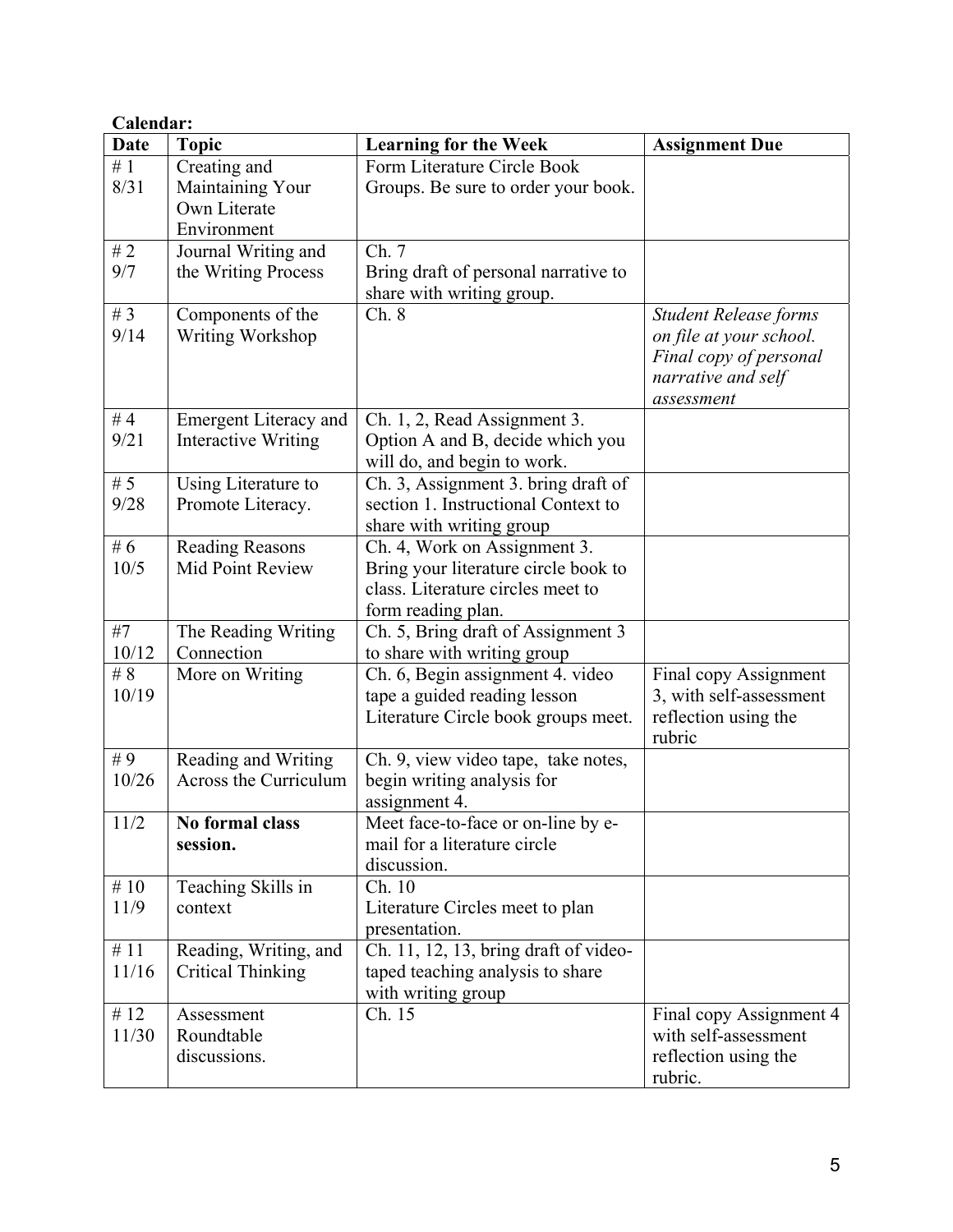| #13   | The energy to teach | Ch. 14 | Literature Circle Book          |
|-------|---------------------|--------|---------------------------------|
| 12/7  |                     |        | Presentations                   |
|       |                     |        | <b>Strategies Presentations</b> |
| #14   |                     |        | Literature Circle Book          |
| 12/14 |                     |        | Presentations                   |
|       |                     |        | <b>Strategies Presentations</b> |

Note: There is no class on 11/2 or 11/23.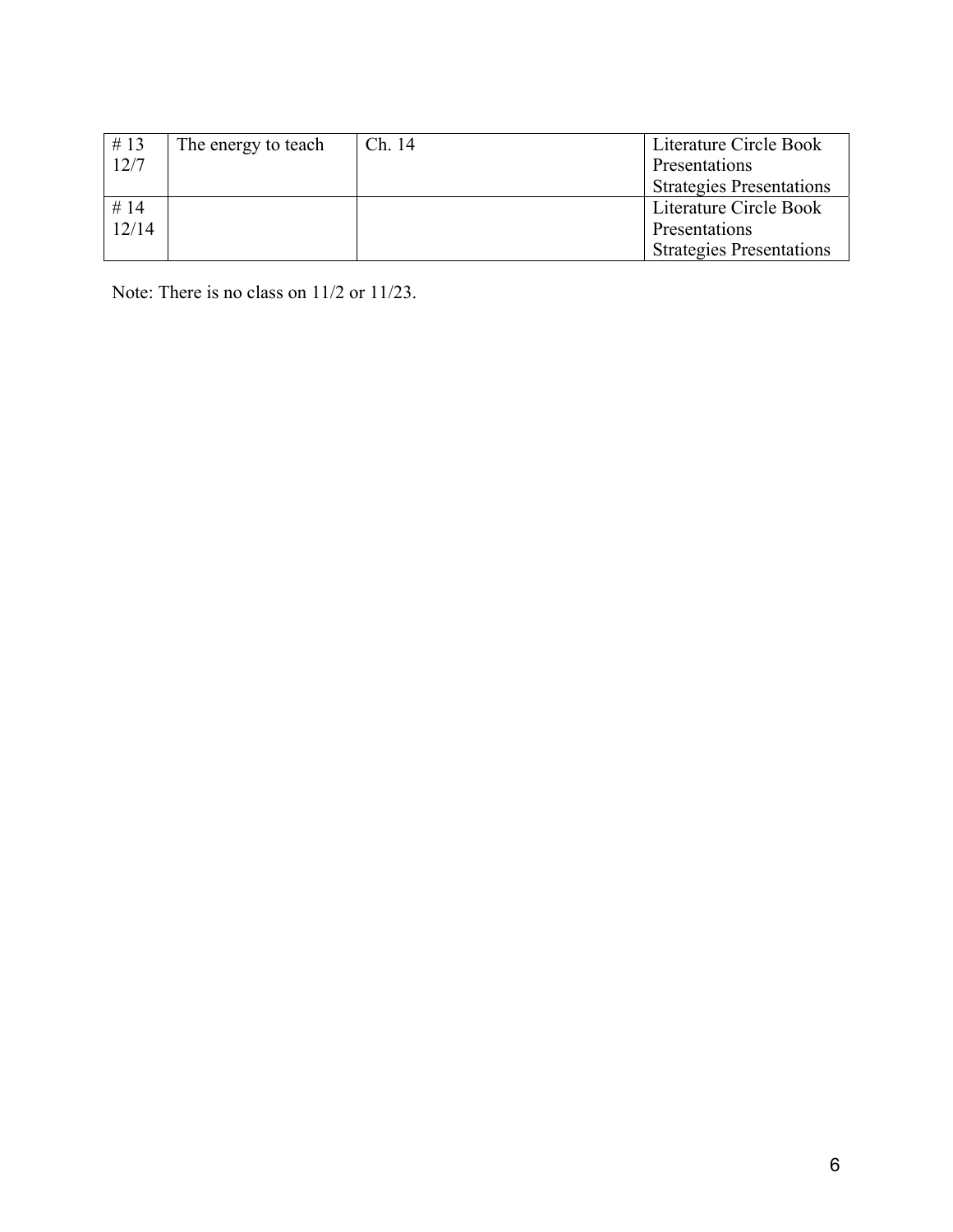### **Assignment 3. Read Option A and Option B and decide which is more appropriateyou're your teaching situation. You will choose only one Option.**

## **Option A: Writing as a Way of Knowing**

In this assignment you will demonstrate your use of writing for different purposes to develop students' thinking in different settings and in response to different subject and content explorations. Writing is an effective tool to develop thinking across all subject matter explorations. Through a Written Commentary, three Assignments/Prompts, and two Student Responses to each of these prompts (taken from a 3-4 week period of instruction) you will show how you use writing as a strategy to support worthwhile goals for student learning. You will also provide evidence of your ability to describe, analyze, and evaluate student writing and use student work to reflect on your practice. The assignments/prompts should demonstrate your strategies to engage students in writing as a means for exploration, analysis, and/or discovery in whatever subject area or unit is under study.

Steps to take:

- Select two students who represent different kinds of challenges to you
- Submit three different writing assignments/prompts related to the teaching you are doing over a 3 week period
- Submit the responses to each of these assignments/prompts from the two students you selected.
- Submit a written commentary that contextualizes, analyzes, and evaluates this teaching.

The Level 4 rubric, the highest level of the rubric, specifically requires **clear, consistent, and convincing** evidence in your response that you:

- provide clear and consistent opportunities to engage students in meaningful exploration of ideas through the use of writing
- create instructional opportunities that help students to develop as independent learners and thinkers
- understand and are responsive to the varied needs and strengths of students
- have the ability to describe, analyze and evaluate student work and classroom instruction with insight about students and their writing as a means of thinking
- give students appropriate and constructive feedback
- engage in reflective thinking that suggests a clear understanding of past teaching and constructive suggestions for future teaching
- edit and proofread final drafts so that errors in spelling, punctuation, capitalization and usage do not impede comprehension.

You have two important choices to make: 1) you must choose how you will engage students to explore a theme or topic, 2) you will need to select students to feature. It is important to choose students whose responses to the assignments/prompts give you an opportunity to discuss your practice. For this reason, the best performing students in the class may not be the best choices. The focus is on your practice, not on the level of student performance.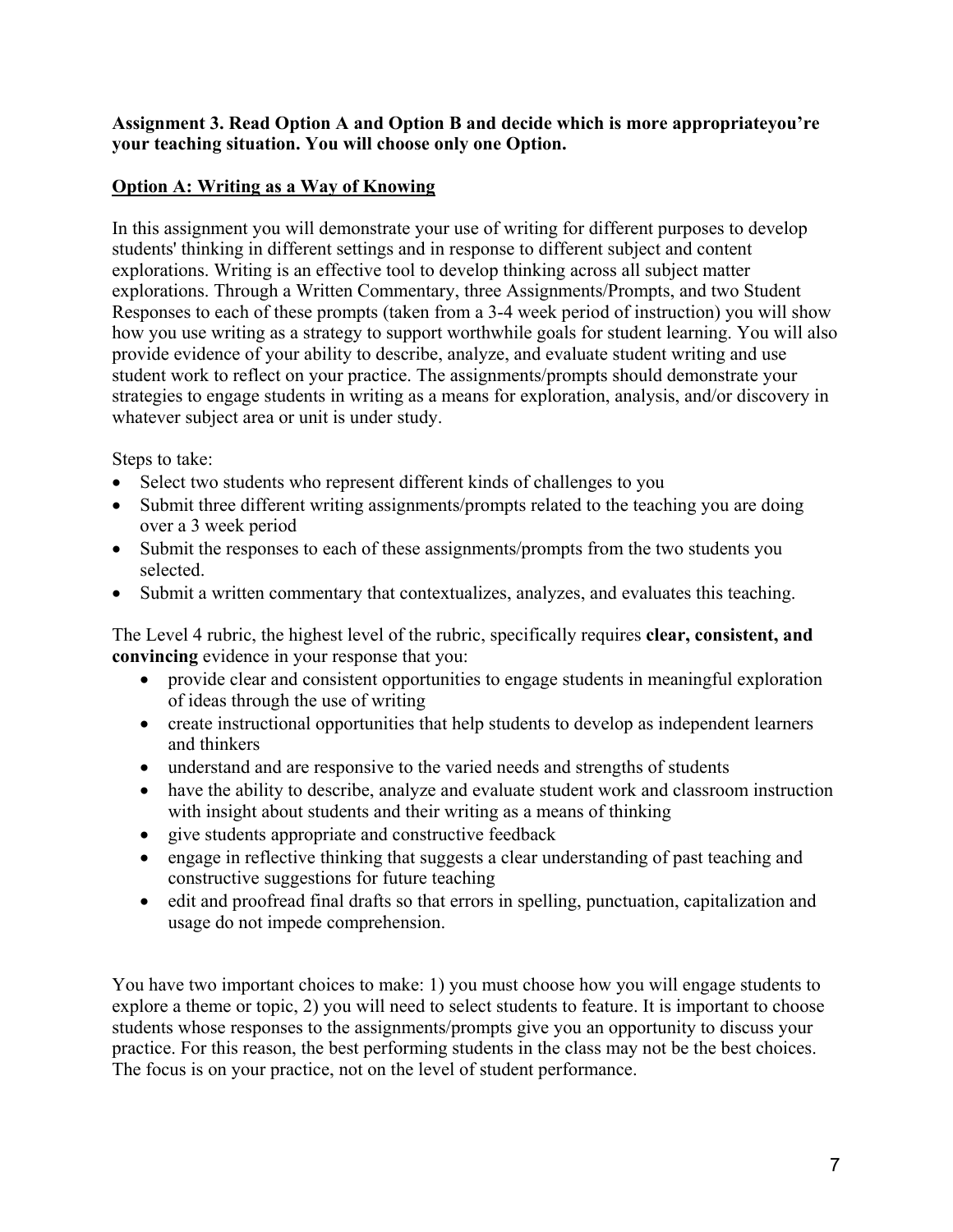What follows are some ideas intended to give you a clearer picture of ways teachers with different areas of specialized knowledge and/or teaching assignments might approach this assignment. These are not requirements, but rather descriptions of some of the possibilities.

- For teachers who structure their work around interdisciplinary units, the three occasions for writing might be related by the theme of the unit rather than by the particular subject area being explored through writing. For example, if students are studying the Civil War, they might write a letter to President Lincoln outlining a plan to free slaves and offering suggestions as to how to deal with the newly freed population. They might make a journal entry speculating on what it was like to be someone their own age from the South and/or North during this time. Finally, they might write a description of a Plantation before and after the War.
- If students are studying the impact of sunlight and water on plant growth, they might record their observations in a journal. Then they might write a paragraph applying what they have observed to a particular hypothesis, confirming or disconfirming the hypothesis. Finally, they might find an article about the effects of sunlight on plant habitats in very different parts of the world and write a summary of these effects.
- If students are reading a novel, they might write brief personal responses in their journals. Then they might choose a character to write to or examine why that character behaves as he or she behaves. Finally, students might write about a connection they have made between this novel and some other piece they have read or viewed during this year.
- If students are studying surface area and volume they might explain in words how they arrived at a particular solution to a problem. Then they might keep track in their journals of instances in the everyday world of objects or situations for which determining the volume and/or surface area of objects would be important, and explain why. Finally, they might write an account of what they have learned about a particular part of this area of study for a student who has missed a class.

## **What is important is to choose assignments/prompts designed to engage students in writing as a means of exploration and discovery of important aspects of the subjects being studied.**

## **Written Analysis:**

The written analysis should include the following information under the bolded headings:

- **1. Instructional Context**
- **2. Planning**
- **3. Analysis of Two Student's Reponses**
- **4. Reflection**

*The entire Written Commentary must be no longer than 10 typed, double-spaced pages. Suggested page lengths for each section are included to help you make decisions about how much to write for each of the four sections.*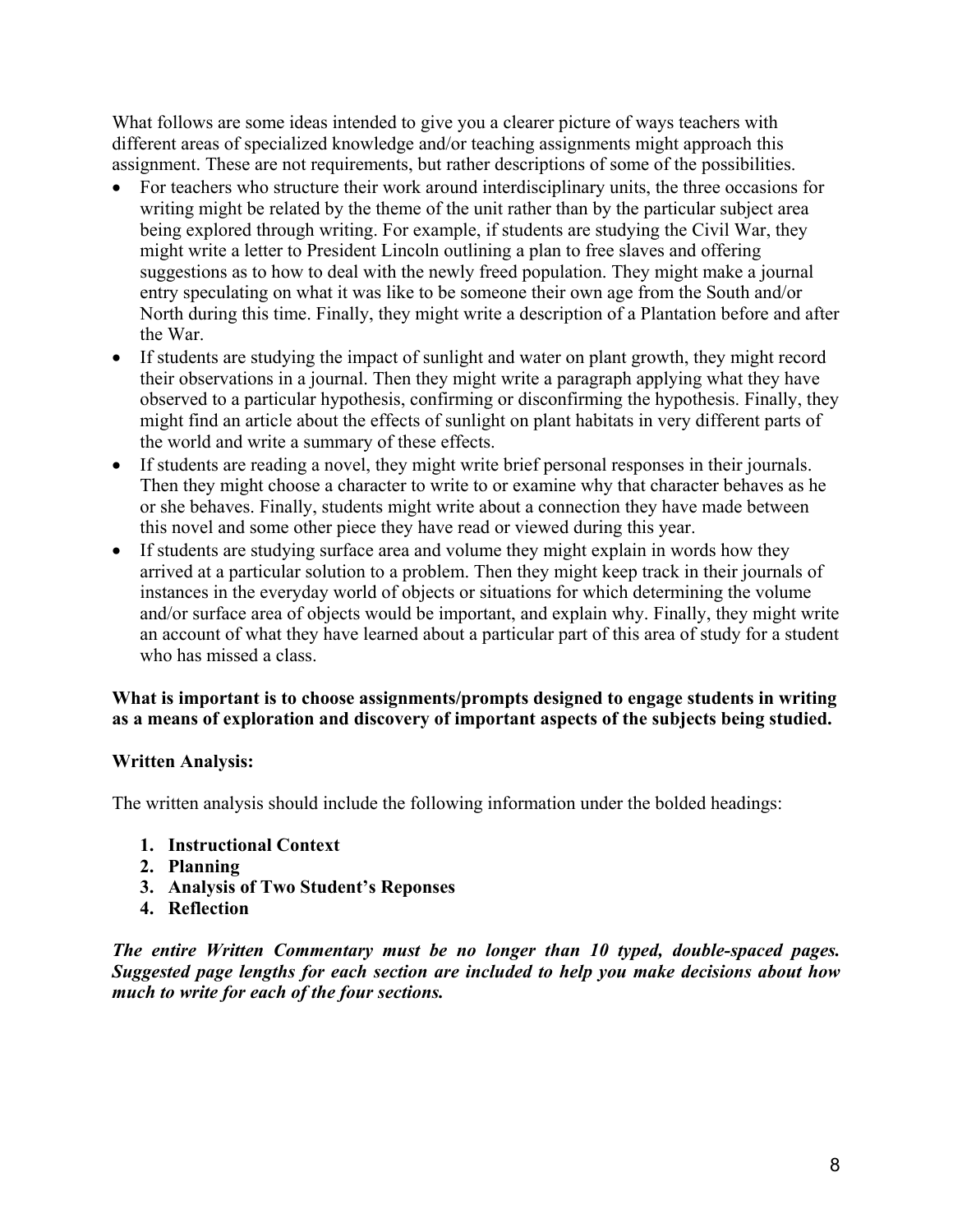## **Instructional context**

- *What is the name of your school and the location? What are the general demographic characteristics?*
- *What are the number, ages, and grades of the students in the class featured in this entry and subject matter of the class?* (Example: There are 30 students in grade ten, ages fifteen and sixteen in the language arts class.)
- *What are the relevant characteristics of this class that influenced your instructional strategies for this period of instruction: ethnic, cultural, and linguistic diversity; the range of abilities of the students; the personality of the class?*
- *What are the relevant characteristics of the students with exceptional needs and abilities that influenced your planning for this period of instruction (for example, the range of abilities and the cognitive, social/behavioral, attentional, sensory, and/or literacy challenges of your students)?* Give any other information that might help the reader "see" this class.
- *What are the relevant features of your teaching context that influenced the selection of this period of instruction?* This might include other realities of the social and physical teaching context (e.g., available resources, scheduling of classes, room allocation—own classroom or shared space) that are relevant to your response.

[Suggested total page length for **Instructional Context: 1 page**]

## **Planning, e.g. topic or unit theme**

- What are the instructional goals/objectives for this topic or theme?
- How do these goals support standards and other important student learning?
- What is the nature and flow of activities for this unit?
- Describe the three occasions in this period that led to the writing assignments and student responses.

## *[Suggested total page length for Planning: 1-2 pages]*

**Analysis of 2 Students' Responses**, e.g. description of the kind of challenges the students represent, explanation of the knowledge, understanding, or insight you expected this particular student would gain from the writing assignments, conclusions you were able to make about the student's understanding at each point in time, ability of each student to develop ideas and express these ideas clearly in writing.

- *What are the relevant and important characteristics of each child you have selected? Why did you select each child?* Give a brief sketch of each student, including any relevant information that will help readers to understand your assessment and instructional strategies. You might consider selecting one student with special needs, e.g. language level, gifted, specific disabilities, etc. and one child who might be considered average (if there is really such a thing.)
- *What questions did you have about each student's cognitive development, and how did you gather information that helped you answer them?* Include information about both formal and informal methods of assessment that you used.
- *What are the relevant features of each student's developing abilities to produce and understand written language for varied purposes? What are the relevant features of each student's abilities to read and write?* Be sure to focus on each student's skills as these relate to discrete features of text (e.g., vocabulary level, spelling, sentence structure,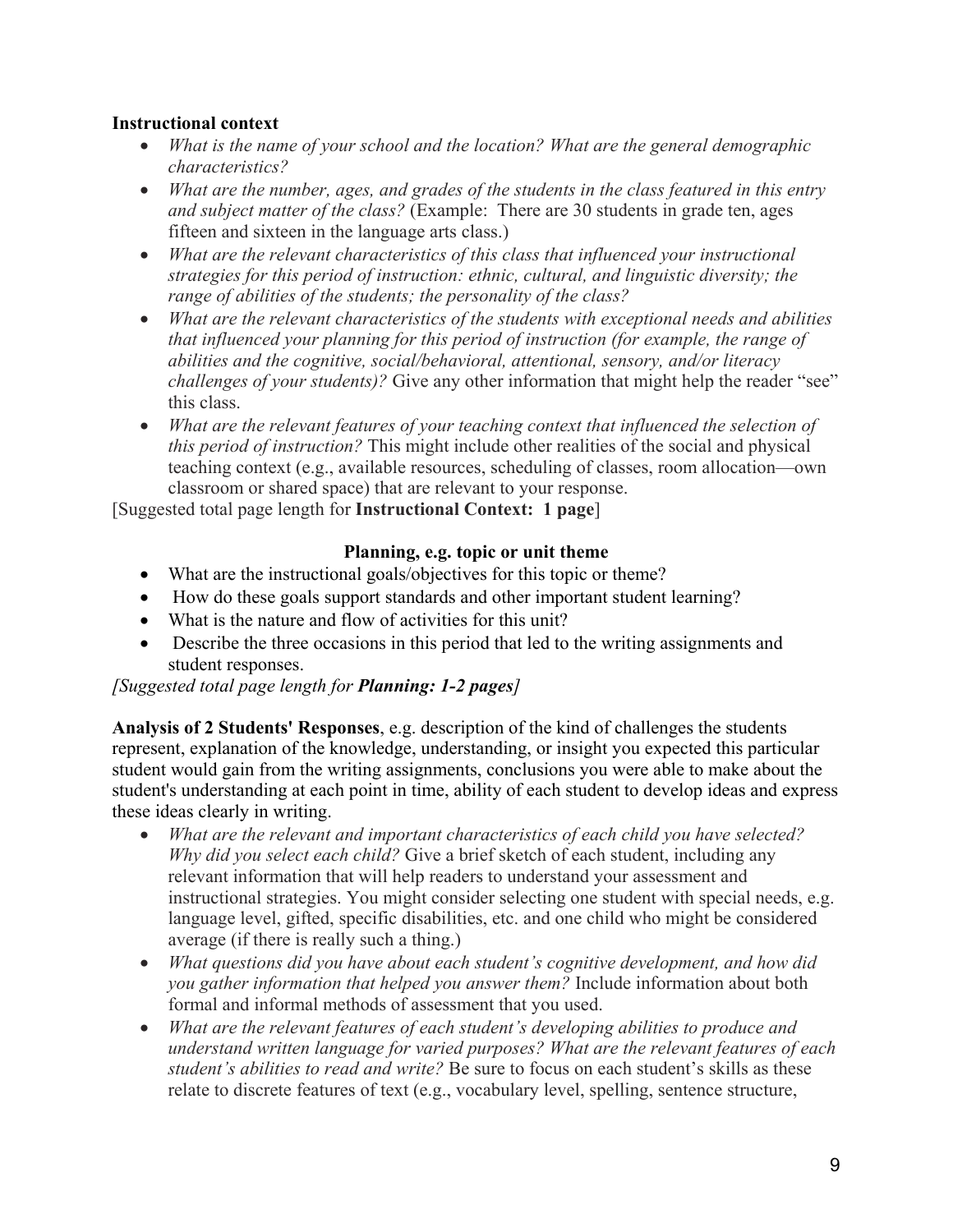paragraph structure, sequencing of ideas, comprehension). Analyze specific work samples that support your discussion and explain other sources of information that you used.

• *What patterns of behaviors (strengths, interests, needs, and preferences) does each student exhibit toward literacy-related activities?* Discuss activities that involve reading, writing, and oral language (e.g., book reading, discussions, journals).

[Suggested total page length for **Analysis of Two Student's Responses: 3-5 pages**]

**Reflection:** Use these questions as a guide:

- *How successful was your use of writing as a way for students to explore and discover important ideas and understandings? What is your evidence?*
- *If you were given the opportunity to teach this particular sequence again with these students, what are alternative strategies you might use? Why?*
- *What did the student responses to these assignments reveal about multiple perspectives among your students? What is the evidence for your answer?*

[Suggested total page length for **Reflection: 1-2 pages**.]

## **Option B: Examining Children's Literacy Development**

*Accomplished Early Childhood/Generalists use their knowledge of child development and their relationship with children and families to understand children as individuals and to plan in respect to their unique needs and potentials. They use this knowledge and observations to create challenging, meaningful, and engaging learning experiences. They select experiences and approaches to instruction that ensure equitable participation while creating a safe and secure learning environment* (National Board for Professional Teaching Standards).

## **What Do I Need To Do?**

In this assignment, you will demonstrate your skill in assessing and supporting children's literacy development. You will describe the ways in which you foster literacy in your classroom. You will also analyze work samples from two children, discuss their development, and outline your approach to supporting their learning. You will provide evidence of your ability to describe, analyze, and evaluate student literacy development, help parents support their child's literacy development, and reflect on your practice. This assignment is designed to capture your ability to assess and support children's literacy development.

For this assignment, you will submit the following:

- A Written Commentary of no more than 10 pages that provides a context for your instructional choices and analyzes and evaluates your support for these children's literacy development.
- Student work samples for each child to illustrate your analysis of the children's literacy development.

The Level 4 rubric, the highest level of the rubric, specifically requires **clear, consistent, and convincing evidence** in your response that you:

• set high, worthwhile, and appropriate goals and objectives for student learning;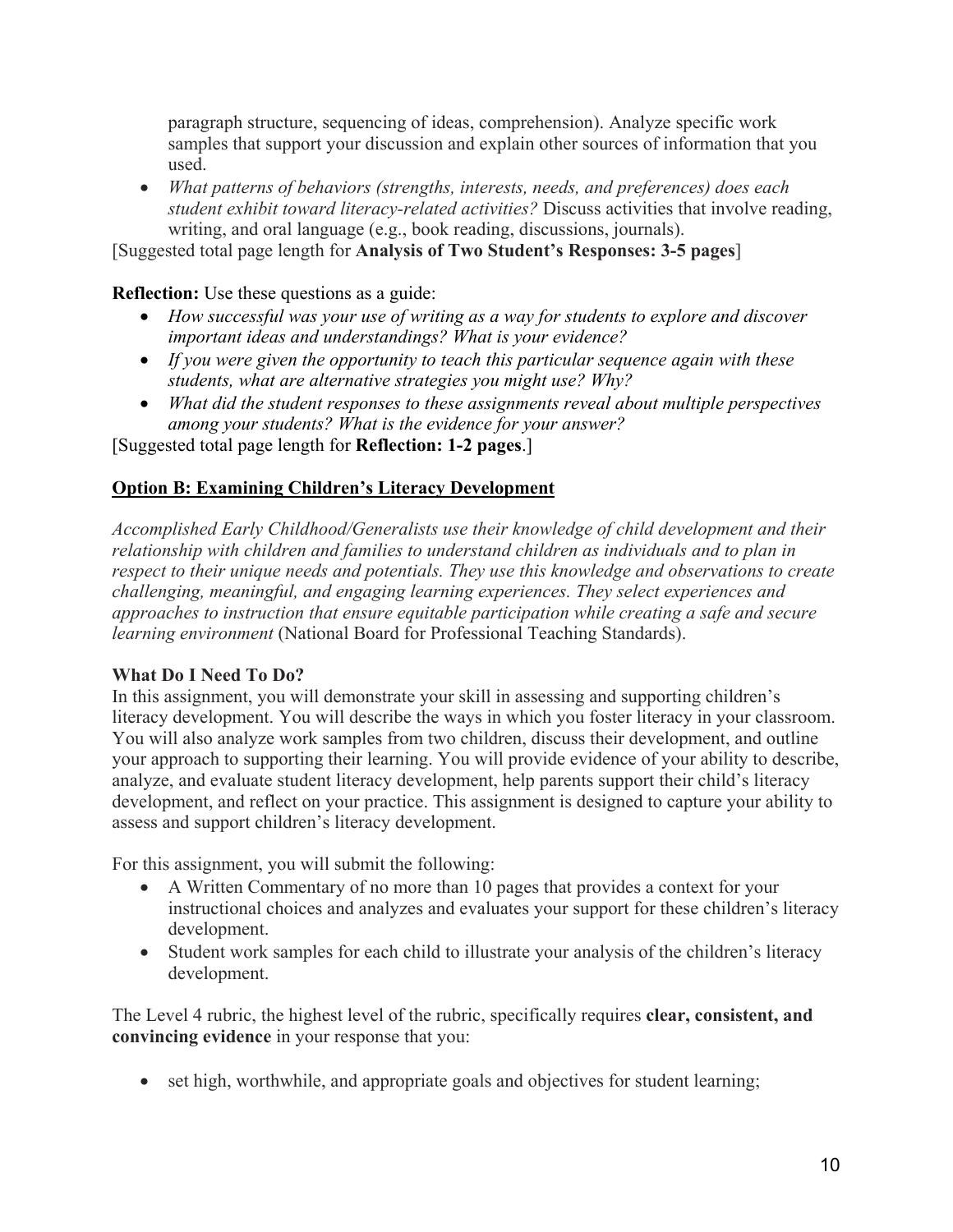- foster an equitable, accessible, and fair learning environment in which students are encouraged to participate and are shown appreciation of and respect for their individual differences and unique needs;
- use varied assessment methods, both formal and informal, to pursue questions about the nature of the selected children's literacy and language abilities, to gain deeper understanding of the children, and to monitor the children's progress over time;
- use information gained from assessment to support literacy and/or language development in ways that reflect consideration of the selected children's strengths, interests, and needs;
- are able to describe the children's preferences, strengths, and weaknesses in reading, writing, and oral language, including both skills and higher-level processes;
- provide rich and varied opportunities for children to use reading, writing, and oral language in interconnected ways;
- draw on families' knowledge to better understand factors that influence children's literacy development and dispositions to learning, and, in turn, provide useful information to families to help them enrich and extend their children's school-based learning; and
- analyze, evaluate, and strengthen the quality and effectiveness of your work through reflection.
- edit and proofread final drafts so that errors in spelling, punctuation, capitalization and usage do not impede comprehension.

## **Composing Your Written Commentary**

The Written Commentary has been divided into sections with specific questions to help organize and direct your response. Your Written Commentary must address the following italicized questions and be organized into four sections using the headings that appear in boldface below.

## **1. Instructional Context**

- **2. Analysis of Two Children's Literacy Development**
- **3. Supporting Literacy Development**
- **4. Reflection**

Statements in plain text that immediately follow an italicized question will assist you in interpreting the question.

The entire Written Commentary must be no longer than 10 typed, double-spaced pages. Suggested page lengths for each section are included to help you make decisions about how much to write for each of the four sections.

## **1. Instructional Context**

In this section, address the following questions about your selected class:

- *What is the name of your school and the location? What are the general demographic characteristics?*
- *What are the number, ages, and grades of the students in the class featured in this entry and subject matter of the class?* (Example: There are 24 students in grade two, ages seven and eight in the language arts class.)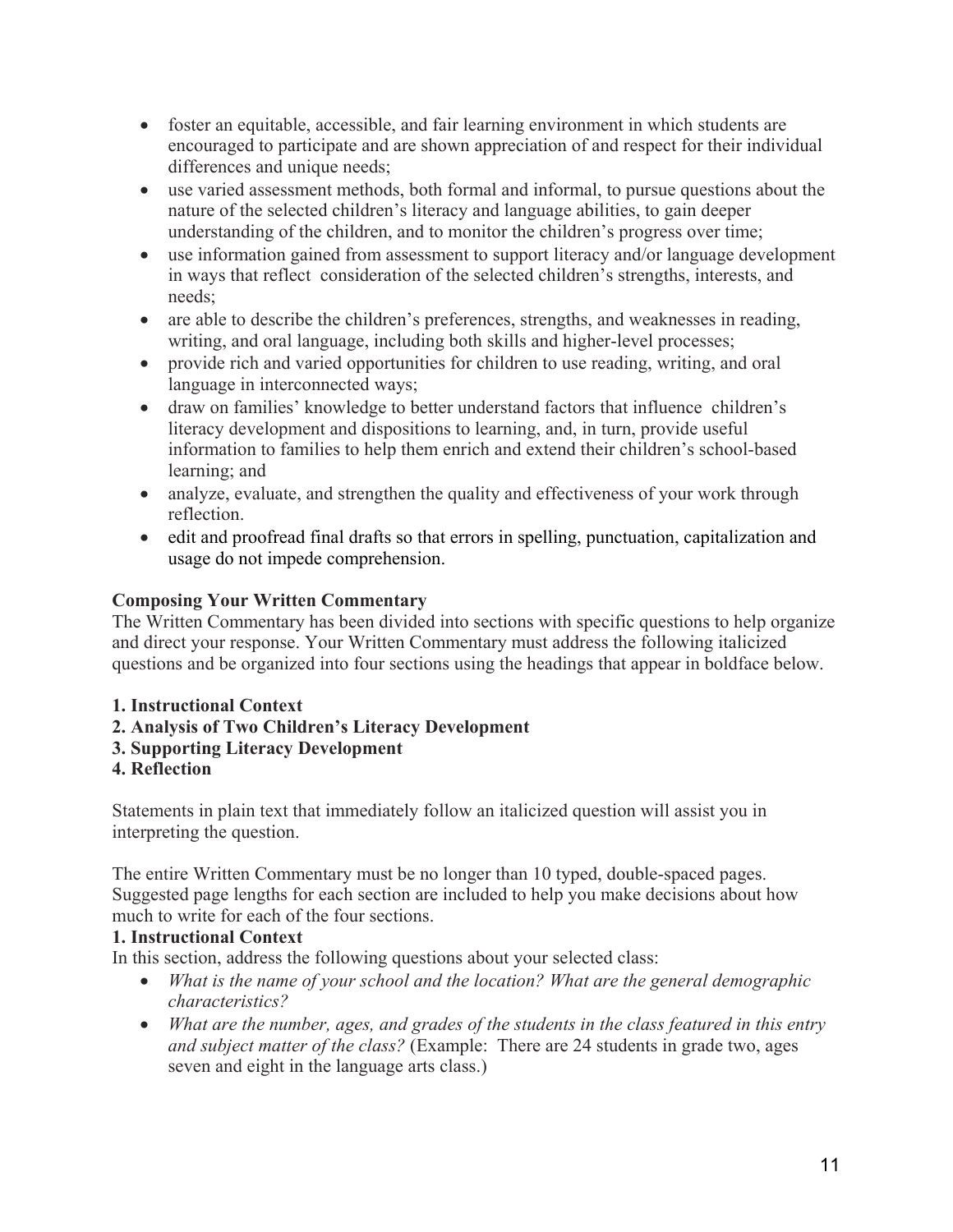- *What are the relevant characteristics of this class that influenced your instructional strategies for this period of instruction: ethnic, cultural, and linguistic diversity; the range of abilities of the students; the personality of the class?*
- *What are the relevant characteristics of the students with exceptional needs and abilities that influenced your planning for this period of instruction (for example, the range of abilities and the cognitive, social/behavioral, attentional, sensory, and/or physical challenges of your students)?* Give any other information that might help the assessor "see" this class.
- *What are the relevant features of your teaching context that influenced the selection of this period of instruction?* This might include other realities of the social and physical teaching context (e.g., available resources, scheduling of classes, room allocation—own classroom or shared space) that are relevant to your response.

[Suggested total page length for **Instructional Context: 1 page**]

## **2. Analysis of Two Children's Literacy Development**

In separate sections labeled with each student's first name, address the following questions:

- *What are the relevant and important characteristics of each child you have selected? Why did you select each child?* Give a brief sketch of each child, including any relevant information that will help readers to understand your assessment and instructional strategies. You might consider selecting one child with special needs, e.g. language level, gifted, specific disabilities, etc. and one child who might be considered average (if there is really such a thing.)
- *What questions did you have about each child's literacy development, and how did you gather information that helped you answer them?* Include information about both formal and informal methods of assessment that you used.
- *What are the relevant features of each child's developing abilities to produce and understand oral language for varied purposes? What are the relevant features of each child's abilities to read and write?* Be sure to focus on each child's skills as these relate to discrete features of text (e.g., sounds, letters, words) as well as larger units (e.g., sentences, accounts of personal experiences, comprehension, stories). Analyze specific work samples that support your discussion and explain other sources of information that you used.
- *What patterns of behaviors (strengths, interests, needs, and preferences) does each child exhibit toward literacy-related activities?* Discuss activities that involve both print and oral language (e.g., book reading, discussions, journals, and dramatic play).

[Suggested total page length for **Analysis of Two Children's Literacy Development: 3-5 pages**]

## **3. Supporting Literacy Development**

In separate sections labeled with each student's first name, address the following questions:

- *How do you ensure fairness, equity, and access for each student you have selected?* Cite specific examples.
- *In what ways did the materials and the daily routines in your classroom support each featured child's literacy development?*
- *What instructional strategies will you employ in the coming weeks to support each child's learning objectives?* Explain why you have chosen these strategies and objectives.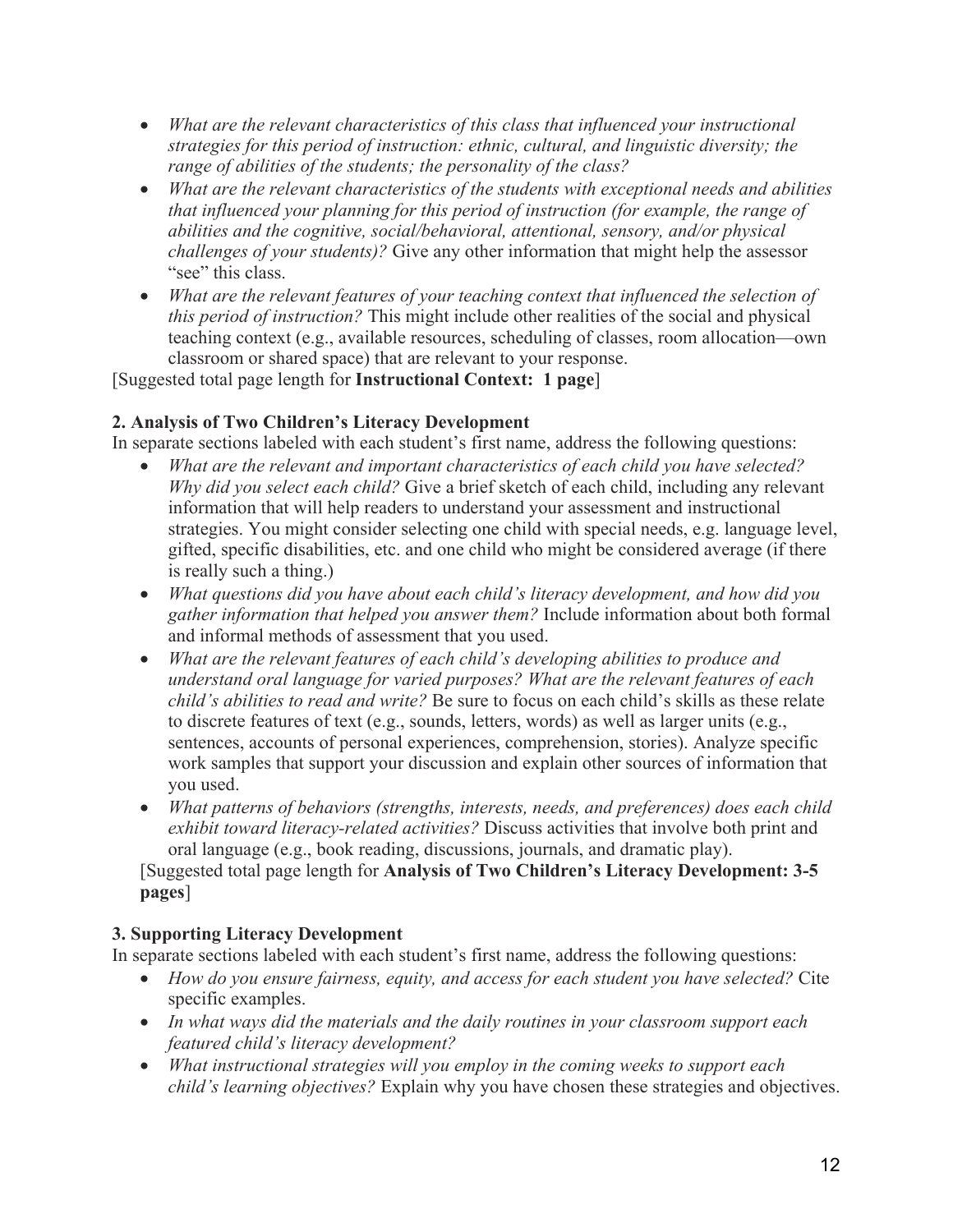Describe how they connect with your assessment of each child's abilities stated in the preceding section, "2. Analysis of Two Children's Literacy Development."

• *Which strategies did you employ to help each selected child's family foster their child's literacy development?* Explain why you selected these strategies, how you used them over this period of time, how you fostered two-way communication, and how each child benefited.

[Suggested total page length for **Supporting Literacy Development: 2-3 pages**]

## **4. Reflection**

In this section, address the following questions:

- *How successful was this planned learning experience? What is your evidence?*
- *If you were given the opportunity to teach this particular sequence again with these students, what alternative strategies would you use? Why?*

[Suggested total page length for **Reflection: 1-2 pages**]

## **Making Good Choices**

#### **Selecting the students**

You have two important and interconnected choices to make for this assignment. The first is the selection of the children whose literacy development you want to feature. You may want to collect work samples for twice the number of students this assignment requires you to feature. Collecting extra student work samples will give you more choices when deciding which students to feature, and will ensure that you have sufficient work samples in the event that a student permanently leaves your class prior to the completion of all assignments for your featured lesson for this entry. You should choose two children who allow you to display the depth of your understanding of literacy and your skill in nurturing children's literacy development. These children may reflect any level of literacy skill. The children you choose to feature need not be able to write connected text. It is not necessary that the children you select to feature make dramatic gains over the time span covered by this entry. **The focus is on your teaching practice, not on the level of student performance.** 

#### **Selecting materials**

The second choice you have to make is the selection of student work samples that you will use to discuss the children's literacy development. You may submit the student work samples in three different forms: either as dictation and drawing, dictation and writing, or as writing alone. (See the section "Selecting options," below, for more detail.) The specific work samples from these children allow you to demonstrate how you have assessed their abilities and how you have used this information to promote their learning. You will need to submit student work samples that consist of the children's writing or dictation collected from three distinct points in time**. The time span covered by these student work samples should be at least four weeks. However, if you have samples from the beginning of the year, a more lengthy time period is helpful.**  What you submit will differ depending on whether the children you are describing are able to write connected texts.

#### **Selecting options**

## *Option 1: Dictations and Drawing/Brief Writing Samples*

This option is intended for children who have limited ability to use print in conventional ways. Such children are likely to be able to produce marks that reflect their understanding of the nature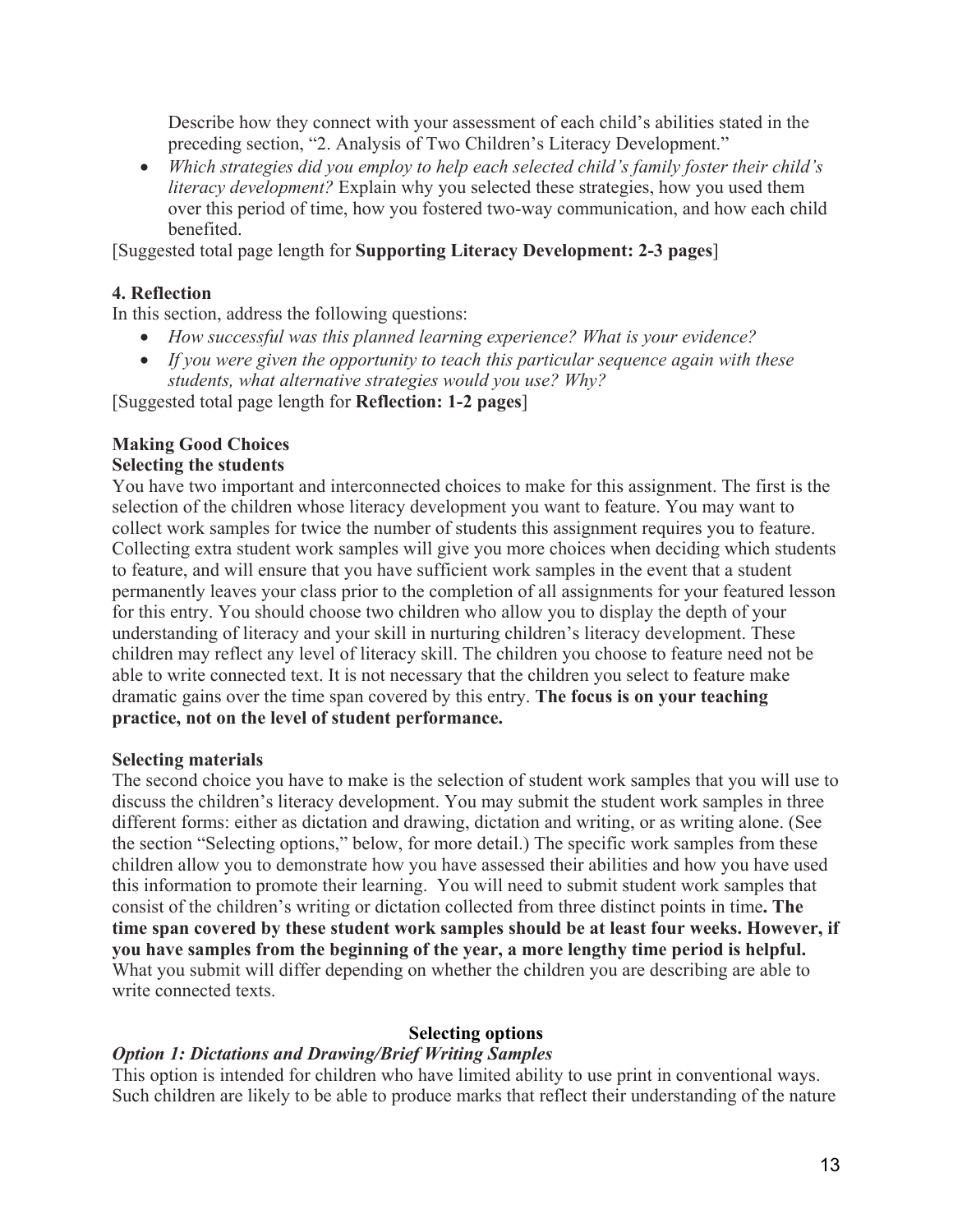and uses of print, but these marks do not reflect conventional ways of forming letters. At the same time, these children are able to tell stories, report events, draw pictures, and describe objects. Document the child's emerging literacy skills by collecting student work samples. Strive to collect samples that reflect a broad range of the ways that children use print and oral language. The samples you collect must:

- cover a span of time of at least six weeks and be taken from three distinct points in time;
- include three samples of each child's writing and/or drawing. Each sample must be accompanied by a dictation that you wrote as the child described the sample or told you a story based on the sample. Altogether, the samples and dictations must total no more than 12 pages. (Three pages of student writing and/or drawing for each child and three pages of teacher dictation for each child);
- include both the illustration and the writing on the same side of the page (if you choose to include illustrations);
- include all translations of the dictation in English.

## *Option 2: Samples of Extended Writing*

This option is intended for children who are able to express themselves in writing, alone or with support. (Submissions of work samples with illustrations are acceptable.) Select samples that reflect each child's ability to do different kinds of writing (e.g., story, report, poem). The student work samples you collect must:

- cover a span of time of at least six weeks and be taken from three separate points in time;
- include three samples for each child. Altogether, these must total no more than 6 pages of student work;
- be first drafts produced by the child in the context of normal classroom routines. Be accompanied by a typed copy that you produce on a separate piece of paper. Do not change the child's words; simply provide a legible version that is spelled using conventional spelling. The typed pages do not count toward the page limit; only student work pages count toward the page limit.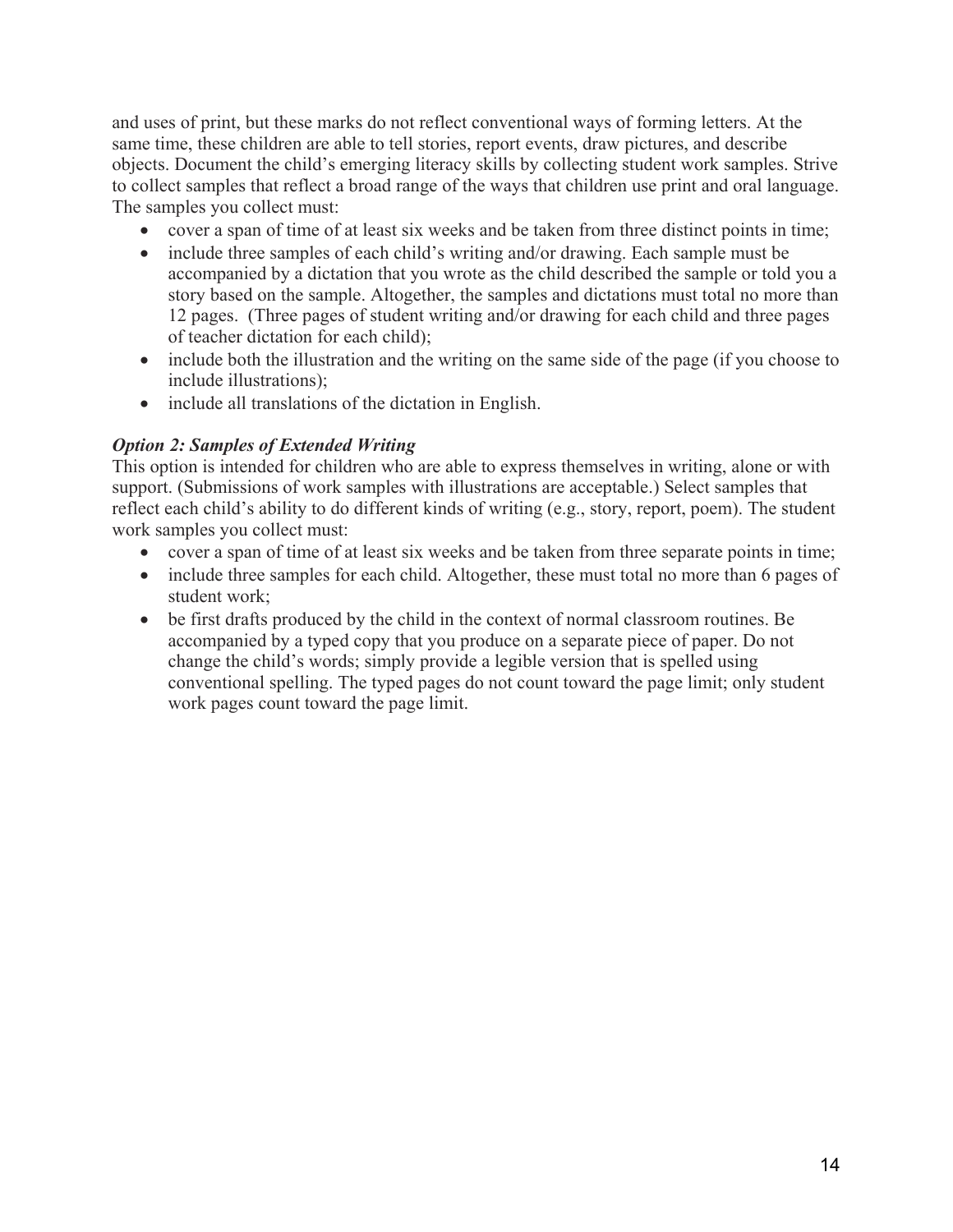### **Assignment 4. Videotape of Guided Reading Lesson Analysis**

"Guided reading is any reading instruction in which the teacher guides one or more students through any aspect of the reading process: choosing books, making sense of text, decoding and defining words, reading fluently, and so on." (from Routman, (2000). *Conversations. Strategies for Teaching Learning and Evaluating.* Heineman: Portsmouth, NH. p.140.)

Every time you are with students there is an opportunity to teach. Routman suggests that we always ask ourselves: What am I teaching? Have I chosen an appropriate text? Is this time being well spent? Am I teaching for understanding? Am I fostering independence? (p. 141)

Use these questions as you develop a guided reading lesson to teach your students. Write a lesson plan that includes Before Reading, During Reading, and After Reading Strategies. Videotape the lesson and view it. Using a Description, Analysis, Reflection format write about the lesson and your teaching. Include any handouts you use or create.

Steps for analyzing your video clip

- Watch your videotape carefully. You may want to watch more than once. Be aware of your and your students' nonverbal behavior, such as facial expressions and body language.
- Your analysis need not cover the entire videotape. A 15-20 minute clip is sufficient. Take notes regarding 1) any particular instructional challenges offered by the students in the class, 2) the learning objectives for the lesson, 3) your opinion about the overall success of the lesson (i.e., were the objectives achieved) and the evidence you have for your opinion, and 4) a description of any instructional materials used in the lesson.
- In narrative form, analyze your notes and video. Use the following questions as a guide.
- 1. What is the objective of the lesson? What important content concepts do you want the students to understand?
- 2. What before, during, and after reading strategies did you use?
- 3. What is the extent of classroom involvement (e.g., are the same students doing all the talking?)
- 4. Are the students engaged in the lesson? How can you tell? What do students' facial expressions and body language tell you about your instruction?
- 5. What kinds of questions do you ask? Can all questions be answered with a single word? How long do you wait for responses? Do you ask students to explain and/or defend a particular answer or approach? Do you ask students to compare or evaluate alternative interpretations or strategies?
- 6. Was there opportunity for students to ask questions? How would you categorize the students' questions (e.g., did the indicate confusion and a need for clarification or understanding and extension)?
- 7. What roles (e.g., expert, facilitator, co-learner) did you play in the videotape? Was each role appropriate for the situation?
- 8. What kinds of tasks did you ask students to do? Did you capitalize on their previous knowledge and experiences?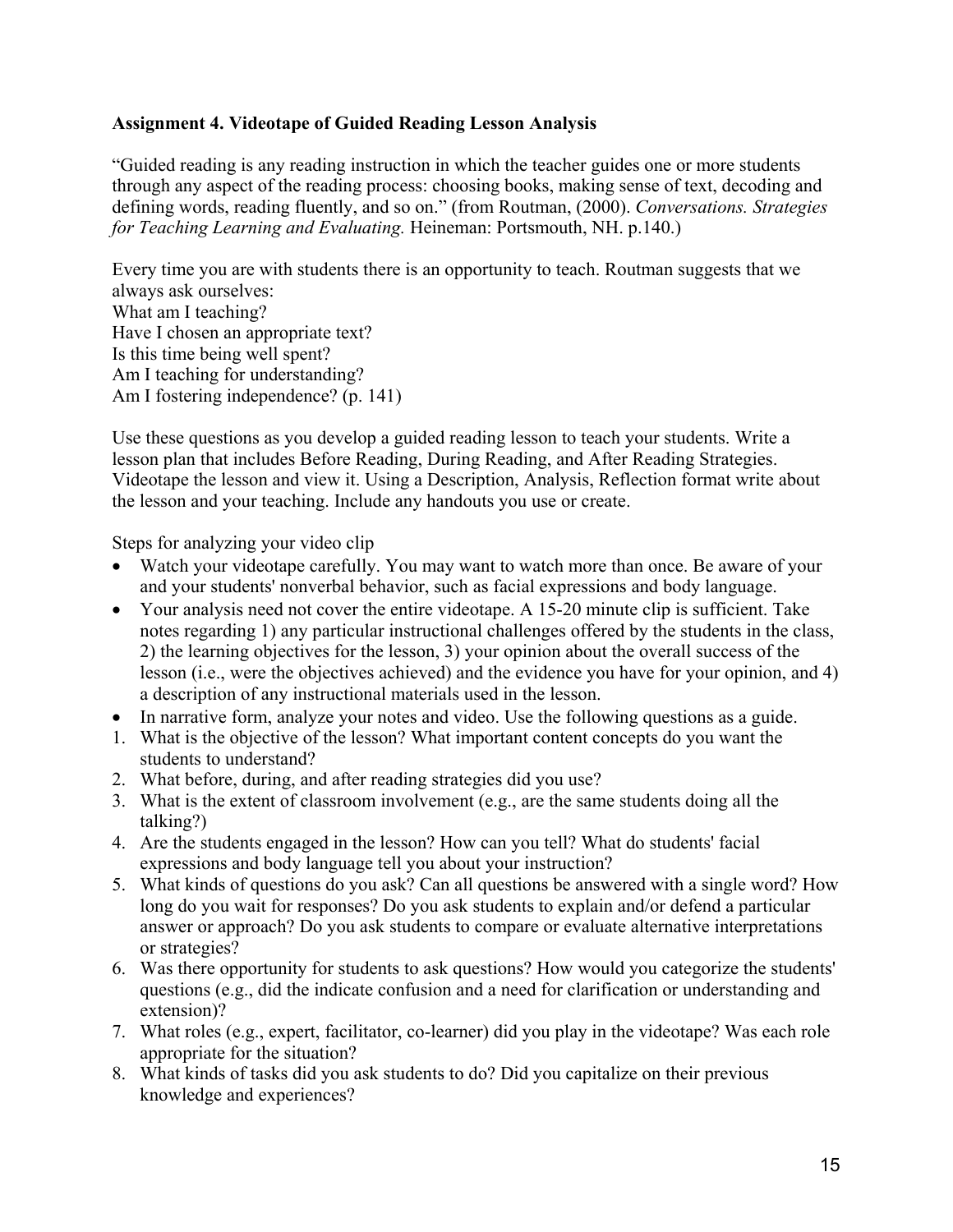- 9. What instructional opportunities did you take advantage of?
- 10. What instructional opportunities did you not take advantage of? Why?
- 11. What evidence did you see of the students taking intellectual risks? Does the class look safe as an environment for getting something wrong? Do students talk to each other as well as to you?
- 12. Do you push students to take risks, to speculate, to offer conjectures about possible approaches, strategies and interpretations?
- 13. Were the learning objectives for the lesson achieved? Did you adjust the lesson so your goals could be achieved by every student? What is the evidence for your answers, both in the video clip and from other sources?
- 14. Share your findings and reflections with your grade level group in a roundtable discussion.

#### **Criteria for Guided Reading Lesson Videotape Analysis**

Writer's Name **Name** Rater's name

In each of the following criteria, the writer should perform a self-assessment by placing an X in the appropriate box.

| Criteria                           | Very      | Competence | Limited    | Resubmit  |
|------------------------------------|-----------|------------|------------|-----------|
|                                    | Competent |            | Competence | with      |
|                                    |           |            |            | revisions |
| Guided Reading Lesson includes     |           |            |            |           |
| before, during, and after reading  |           |            |            |           |
| strategies                         |           |            |            |           |
| Content is comprehensive,          |           |            |            |           |
| answering all guide questions      |           |            |            |           |
| Includes examples, facts, details, |           |            |            |           |
| anecdotes, etc. as evidence to     |           |            |            |           |
| support statements                 |           |            |            |           |
| Shows evidence of editing and      |           |            |            |           |
| proofreading final draft so that   |           |            |            |           |
| errors in spelling, punctuation,   |           |            |            |           |
| capitalization and usage do not    |           |            |            |           |
| impede comprehension.              |           |            |            |           |
| Uses research and references       |           |            |            |           |
| where appropriate using APA style  |           |            |            |           |

Comments: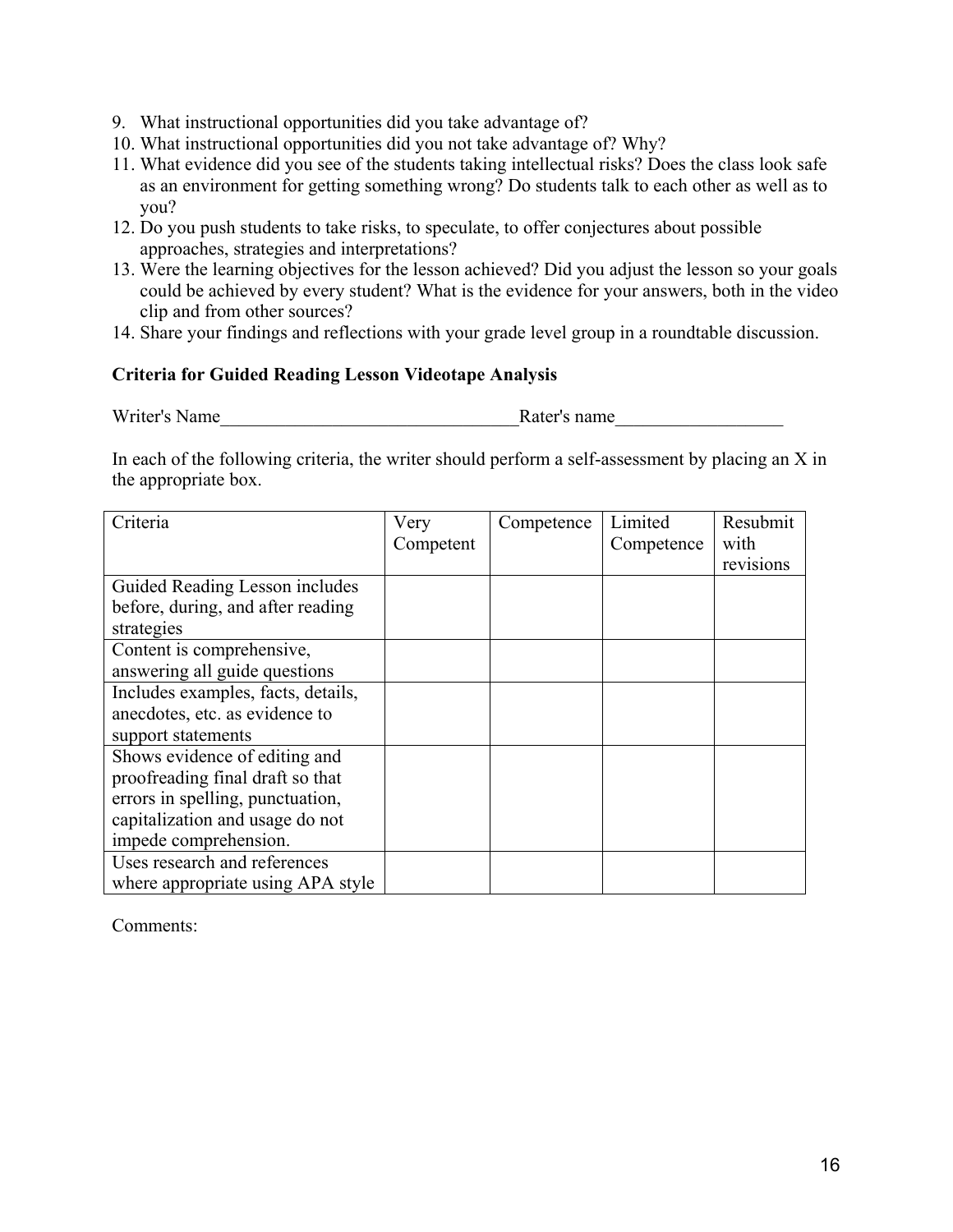#### **STUDENT RELEASE FORM**

Dear Parent/Guardian:

I am participating this school year in a graduate program at California State University San Marcos. The primary purposes of my program are to enhance student learning and encourage excellence in teaching.

A current project requires that short videotapes of lessons taught in your child's class be conducted. Although the videotapes involve both the teacher and various students, the primary focus is on the teacher's instruction, not on the students in the class. In the course of taping, your child may appear on the videotape. Also, at times during the year, I will be asked to submit samples of student work as evidence of teaching practice, and that work may include some of your child's work.

No student's name will appear on any materials that are submitted. All materials will be kept confidential. The form below will be used to document your permission for these activities.

Sincerely,

\_\_\_\_\_\_\_\_\_\_\_\_\_\_\_\_\_\_\_\_\_\_\_\_\_\_\_\_, Teacher

\_\_\_\_\_\_\_\_\_\_\_\_\_\_\_\_\_\_\_\_\_\_\_\_\_\_\_\_, Principal

## **PERMISSION SLIP**

Student Name:

I am the parent/legal guardian of the child named above. I have received and read the letter above and agree to the following:

(Please check appropriate line below.)

**I DO** give permission to you to include my child's image on videotape as he or she participates in class and to reproduce materials that my child may produce as part of the activities. No names will appear on any materials.

**I DO NOT** give permission to videotape my child or to reproduce materials that my child may produce as part of the classroom activities.

| Signature of Parent of Guardian:<br>Date: |
|-------------------------------------------|
|-------------------------------------------|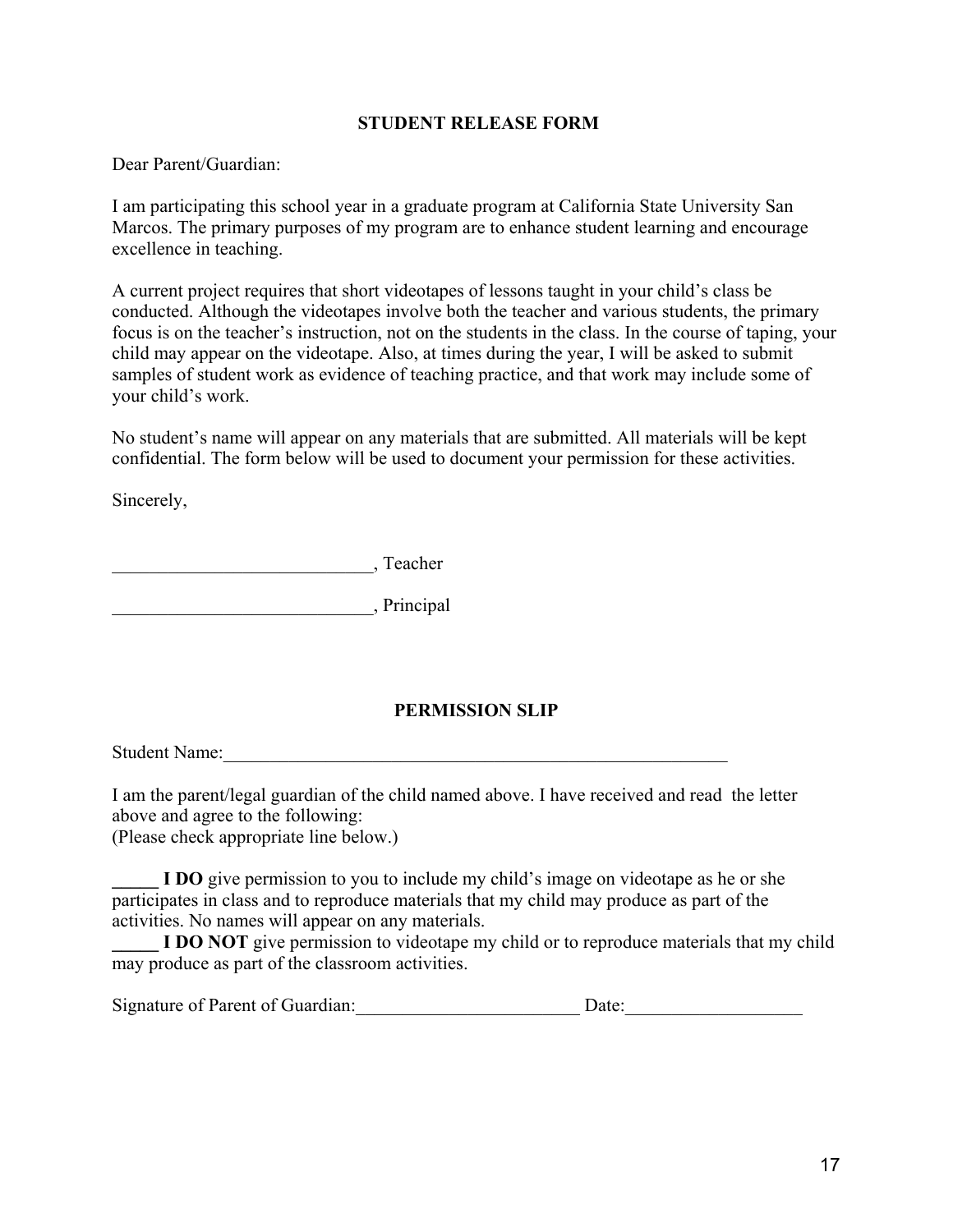# **FORMULARIO DE AUTORIZACION**

Estimado padre o madre de familia, encargado o tutor:

Este año soy uno de los participantes en un programa de estudiosavanzado en la Universidad de California, San Marcos. El propósito de este programa es mejorar el aprendizaje de los alumnos y fomentar la exelencia en la enseñanza.

*Este proyecto requiere que yo exhiba videos de las lecciones que doy en el grupo de su hijo(a). Aunque en los videos aparecen el maestro y sus estudiantes, la atención se centra en el maestro y su manera de enseñar, no en los estudiantes. Al grabar mi clase, su hijo(a) podría aparecer en el video. También, se le pide al maestro que exhiba muestras del trabajo de sus estudiantes en varias ocasiones durante el año como evidencia de su práctica de enseñanza. El trabajo de su hijo(a) podría ser incluido en esas muestras.* 

Los apellidos de los estudiantes no aparecerán en los materiales que se exhiban. Todos los materiales serán confidenciales. El formulario que aparece abajo será utilizado como prueba de su autorización para que su hijo(a) pueda ser incluido(a) en estas actividades.

Atentamente,

\_\_\_\_\_\_\_\_\_\_\_\_\_\_\_\_\_\_\_\_, Maestro(a)

\_\_\_\_\_\_\_\_\_\_\_\_\_\_\_\_\_\_\_\_, Director(a)

## **AUTORIZACION**

## *Nombre del (de la) Estudiante:*  $\blacksquare$

Yo soy padre, madre, encargado o tutor legal del (de la) estudiante que se menciona arriba. Ha recibido y leido su carta y expreso lo siguiente: (Por favor marque abajo en el cuadro correspondiente)

\_\_\_\_\_ **DOY** mi autorización para que la imagen de mi hijo(a) aparezca en el video al participar en clase y para que se haga copia de los materiales que él (ella) pueda llegar a producir como parte de sus actividades en el salón de clases. Los apellidos de los estudiantes no aparecerán en los materiales que el maestro exhiba.

\_\_\_\_\_ **NO DOY** mi autorización para grabar a mi hijo(a) ni para que se haga copia de los materiales que él (ella) llegue a producir como parte de sus actividades en el salón de clases.

| Firma del padre o madre, encargado o |        |
|--------------------------------------|--------|
| tutor:                               | Fecha: |